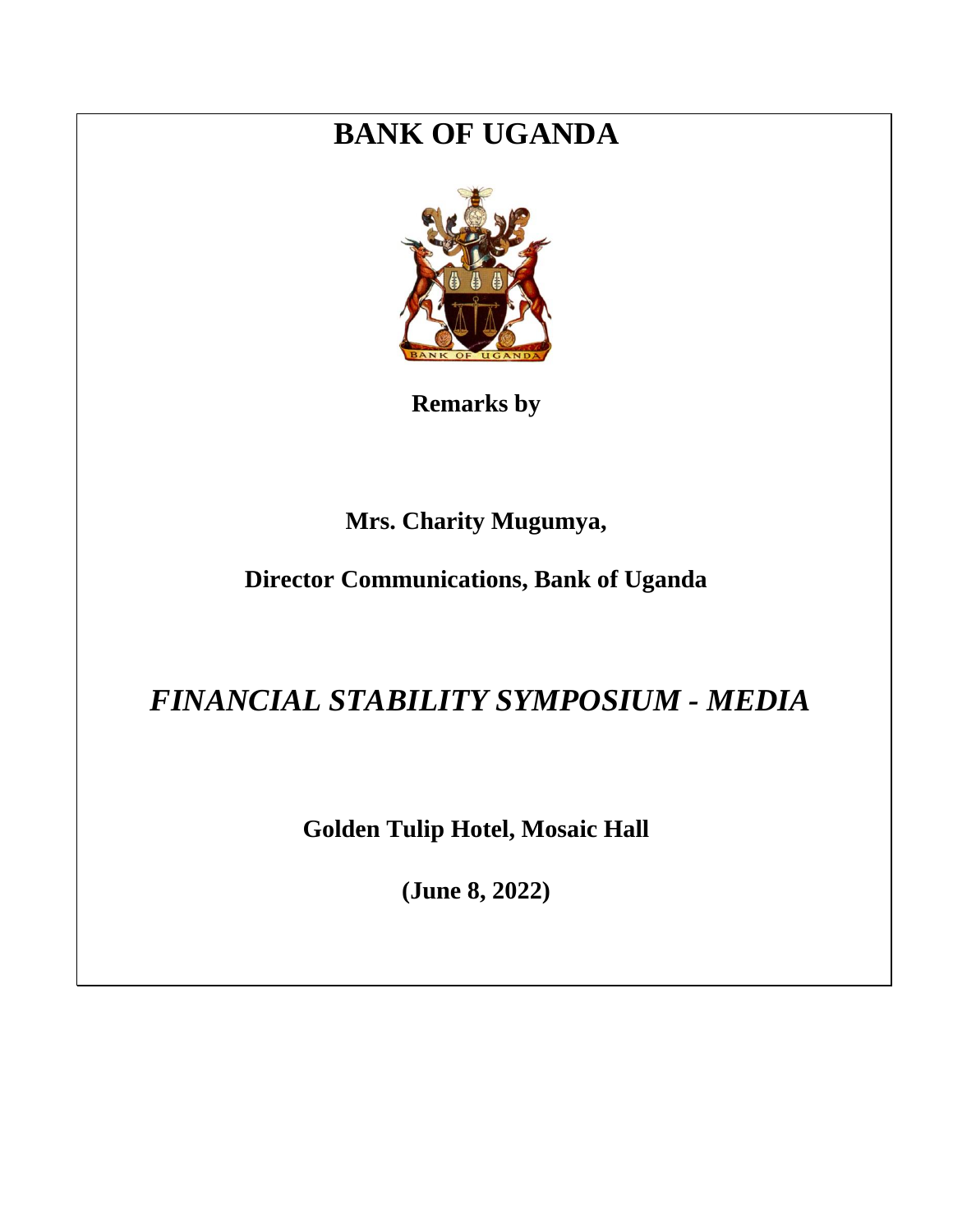The Executive Director Supervision,

Directors and all BoU Staff,

Our colleagues in the media,

Ladies and gentlemen,

A very good morning and a warm welcome to the **first Financial Stability Symposium**, hosted by Bank of Uganda (BoU), here at the Golden Tulip Hotel. My name is Charity Mugumya, Director, Communications Department at Bank of Uganda.

Thank you all for honoring our invitation. Your presence today speaks to the value you place in us, as well as your interest in BoU activities.

It is hard to imagine that over two decades ago, it was unlikely that a central bank would hold a conference stemming from the need to communicate more efficiently. We have come a long way from days when central banks were highly secretive institutions with rather ambiguous mandates. I am almost certain that central banks' communications departments, if they existed at all, were small establishments at the time.

However, since the global financial crisis of 2007/8, increasing responsibilities have been placed on the shoulders of central banks, including the addition of financial stability to central bank mandates in many countries, Uganda inclusive. This has prompted central banks to continue communicating their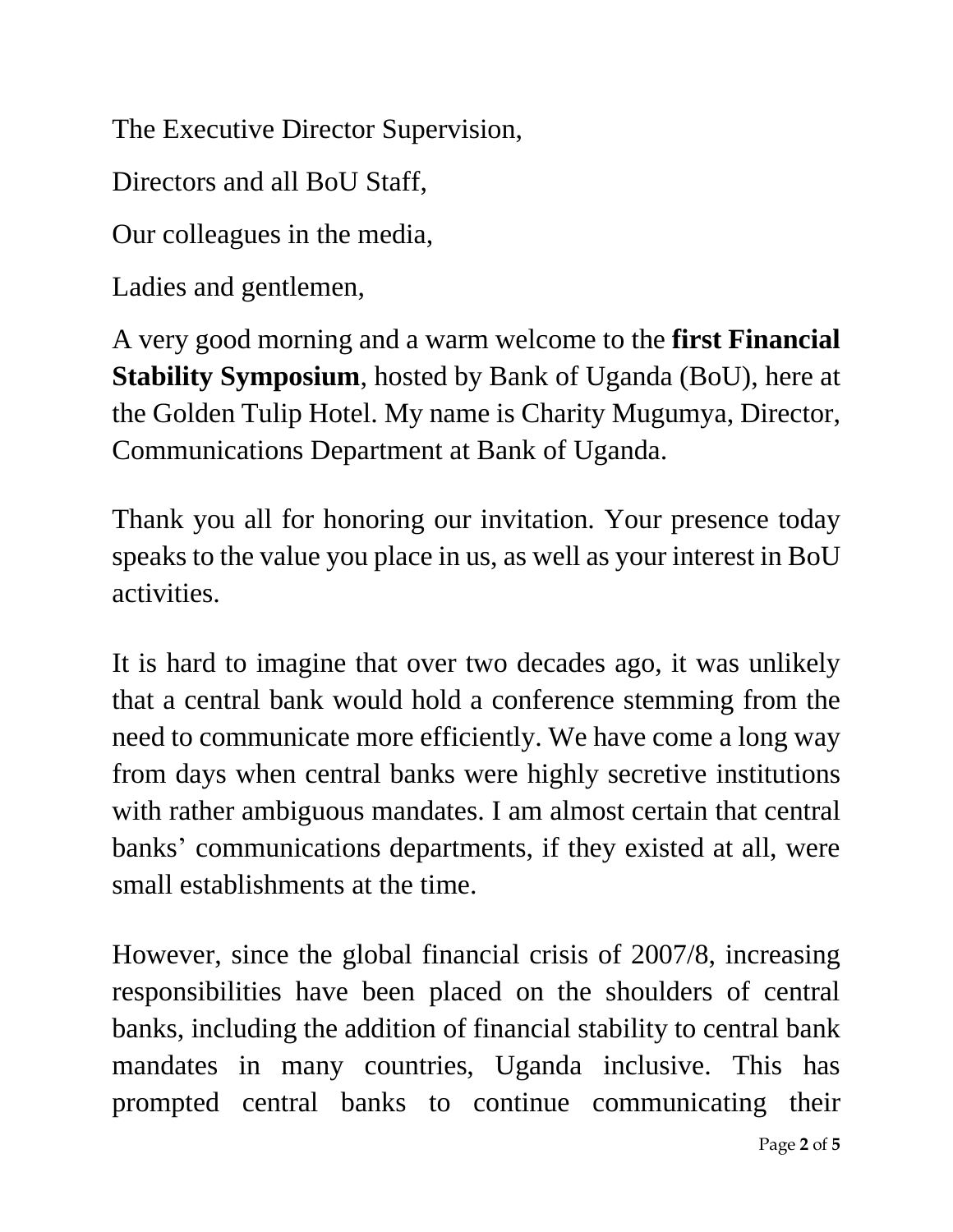expanding mandates, so that the public is aware of what a central bank can do, and what it cannot do.

Indeed, at Bank of Uganda, a fully-fledged Financial Stability Department was established in 2009 to strengthen Macroprudential supervision and contribute to the Bank's mission of fostering price stability and a sound financial system.

**Dr. Twinemanzi Tumubweinee,** Executive Director Supervision, and **Mr. Robert Mbabazize**, Director Financial Stability Department, will expound on Financial Stability and Macroprudential supervision in their presentations.

With the institution of the Financial Stability Department at BoU, several measures were also put in place to ensure transparency, by communicating on and about Financial Stability matters through the Financial Stability Report (FSR), Annual Supervision Report (ASR), Governor's meeting with Uganda Bankers' Association (UBA), Quarterly Financial Stability Reviews among others.

We continue to applaud the late Prof. Emmanuel Tumusiime-Mutebile for ensuring that BoU set up measures that strengthened its accountability, transparency, and credibility. We pledge to continue upholding his legacy by maintaining the values that he treasured. *(Let's take a moment of silence to remember him……………………)* May he continue to rest in eternal peace.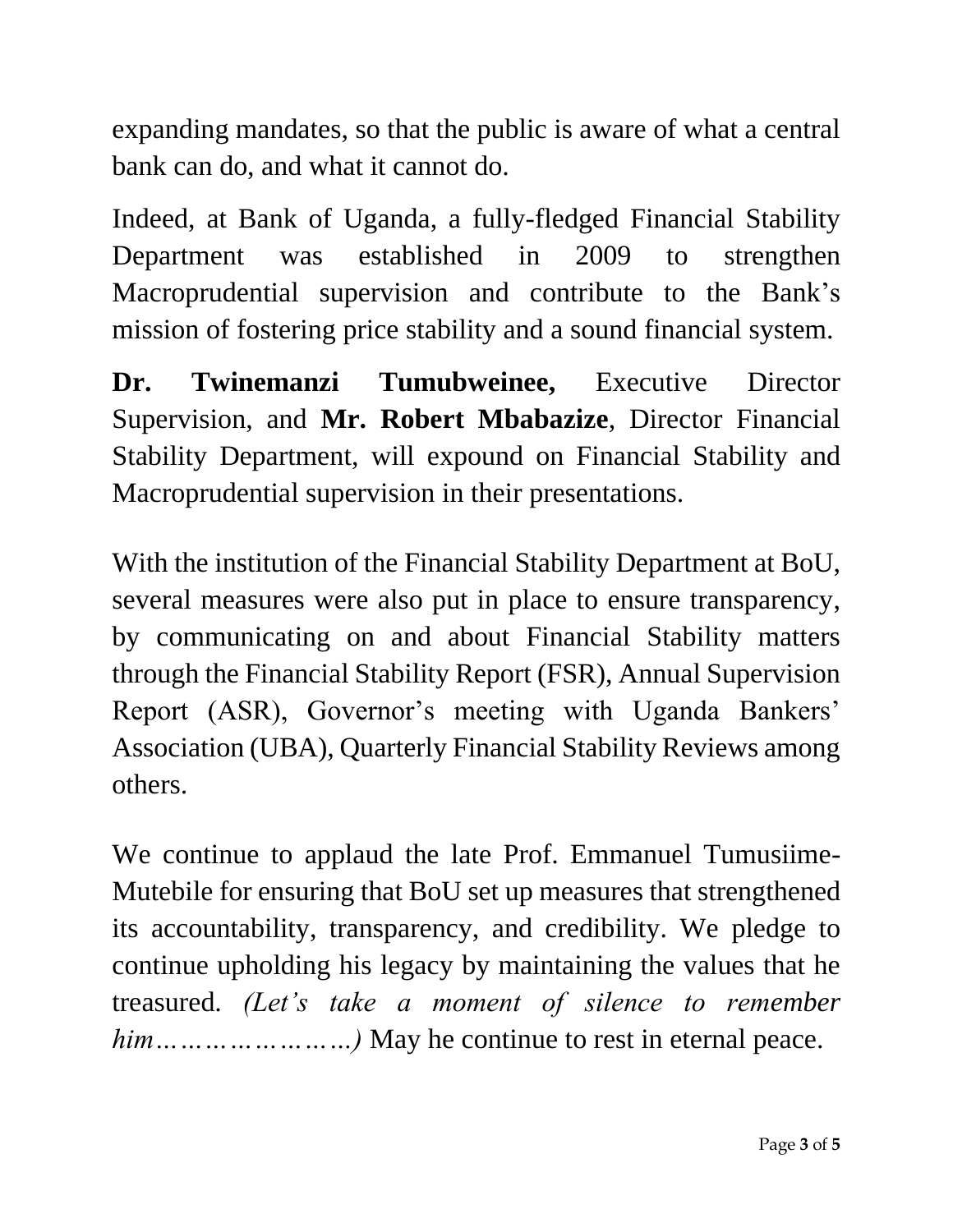Financial Stability has brought about challenges such as **'what to communicate', 'how to communicate'** and **'how much to communicate'**. Certainly, communication on and about Macroprudential policies, should go beyond data, associated analyses, and derived measures, but focus more on **"getting the messages across"** and gaining support from stakeholders.

It is for this reason that we are here today. The key objective of this **Financial Stability Symposium** is to increase awareness, understanding and appreciation of BoU's Financial Stability analysis and policy recommendations. Thus, today's event incorporates two activities, that is, the *Launch of the Annual Supervision Report (ASR)* and a presentation on *the state of the Financial sector.*

We acknowledge that the Financial Stability Symposium is a useful forum not only to express and impart our message, but also to engage and listen to the views of our stakeholders. We recognize the importance of knowing what you think about the Bank and our policies.

Events such as this one are also important mechanisms for learning from each other, and are critical for the evolution and dissemination of ideas and experiences about what works and what does not work.